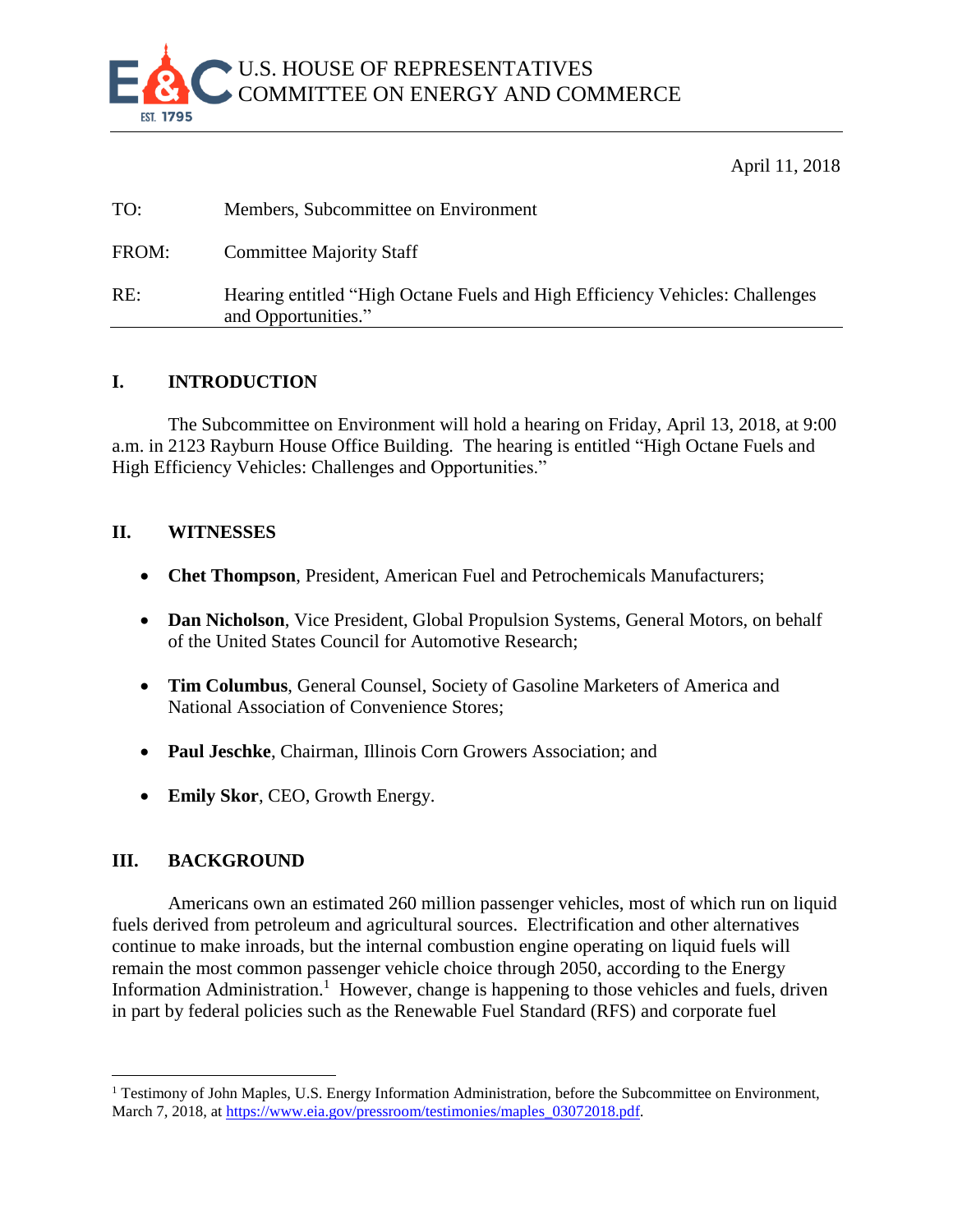#### Majority Memorandum for April 13, 2018, Subcommittee on Environment Hearing Page 2

economy standards and overlapping greenhouse gas emissions standards (CAFE/GHG) for light duty vehicles.

The RFS requires that specified volumes of agriculturally-sourced ethanol and other biofuels be added to the nation's liquid transportation fuel supply. The program's statutory targets extend through 2022, reaching 36 billion gallons. After 2022, the Environmental Protection Agency (EPA) is granted additional flexibility to set the annual volumes for succeeding years. The National Highway Traffic Safety Administration (NHTSA) and EPA are jointly implementing Corporate Average Fuel Economy (CAFE) and Green House Gas (GHG) standards for light duty vehicles. These standards increase each year through 2025, reaching a projected 54.5 miles per gallon. Thus, both the RFS and CAFE/GHG programs will most likely continue for several years to come.

Fuels and vehicles operate as a system, and in some cases they have been regulated in a coordinated fashion.<sup>2</sup> However, the RFS and CAFE/GHG programs have, for the most part, been implemented independently of each other. As a result, opportunities for synergies may be lost.

One potential means of improving the level of mutually beneficial coordination between fuels and vehicles policies is through a transition to higher octane fuels and new vehicles whose engines are optimized to run on these fuels. Ethanol can serve as a source of additional octane, thus one of the major goals of the RFS – greater incorporation of ethanol into the transportation fuel supply – may be achieved through the use of high octane fuels. At the same time, high compression ratio engines designed to run on fuels meeting a specified high octane standard may achieve improved fuel economy and thus assist in compliance with CAFE/GHG.

Automakers, refiners, and biofuel producers have been studying the high octane concept for a number of years.<sup>3</sup> The federal government has also been involved in conducting research, including the Department of Energy's Co-Optimization of Fuels and Engines (Co-Optima) Initiative, which was discussed at this Subcommittee's March 7, 2018 hearing.<sup>4</sup>

A change of this magnitude in both fuels and vehicles would be a significant endeavor. Potentially billions of dollars in investment would have to be undertaken by refiners and automakers. Additionally, a number of likely fuel infrastructure and logistics issues would have to be addressed. This is especially true given the need to continue providing the current suite of fuels for existing vehicles throughout their useful lives while at the same time rolling out higher octane fuels for new vehicles and ensuring a smooth transition for the driving public.

Some point to the phase-in of ultra-low sulfur diesel beginning in 2006 as an example of EPA collaborating with the fuels industry and manufacturers to successfully introduce a new fuel. They see this program as a blueprint for a high octane transition.<sup>5</sup>

 $\overline{a}$ 

<sup>&</sup>lt;sup>2</sup> The Tier 3 Motor Vehicles Emissions and Fuel Standards is one example. See, [https://www.epa.gov/regulations](https://www.epa.gov/regulations-emissions-vehicles-and-engines/final-rule-control-air-pollution-motor-vehicles-tier-3)[emissions-vehicles-and-engines/final-rule-control-air-pollution-motor-vehicles-tier-3.](https://www.epa.gov/regulations-emissions-vehicles-and-engines/final-rule-control-air-pollution-motor-vehicles-tier-3)

 $3$  See, [https://www.ncbi.nlm.nih.gov/pubmed/26237538.](https://www.ncbi.nlm.nih.gov/pubmed/26237538)

<sup>&</sup>lt;sup>4</sup> See, [https://www.energy.gov/eere/bioenergy/co-optimization-fuels-engines.](https://www.energy.gov/eere/bioenergy/co-optimization-fuels-engines)

<sup>5</sup> See, [https://www.epa.gov/diesel-fuel-standards/diesel-fuel-standards-and-rulemakings.](https://www.epa.gov/diesel-fuel-standards/diesel-fuel-standards-and-rulemakings)